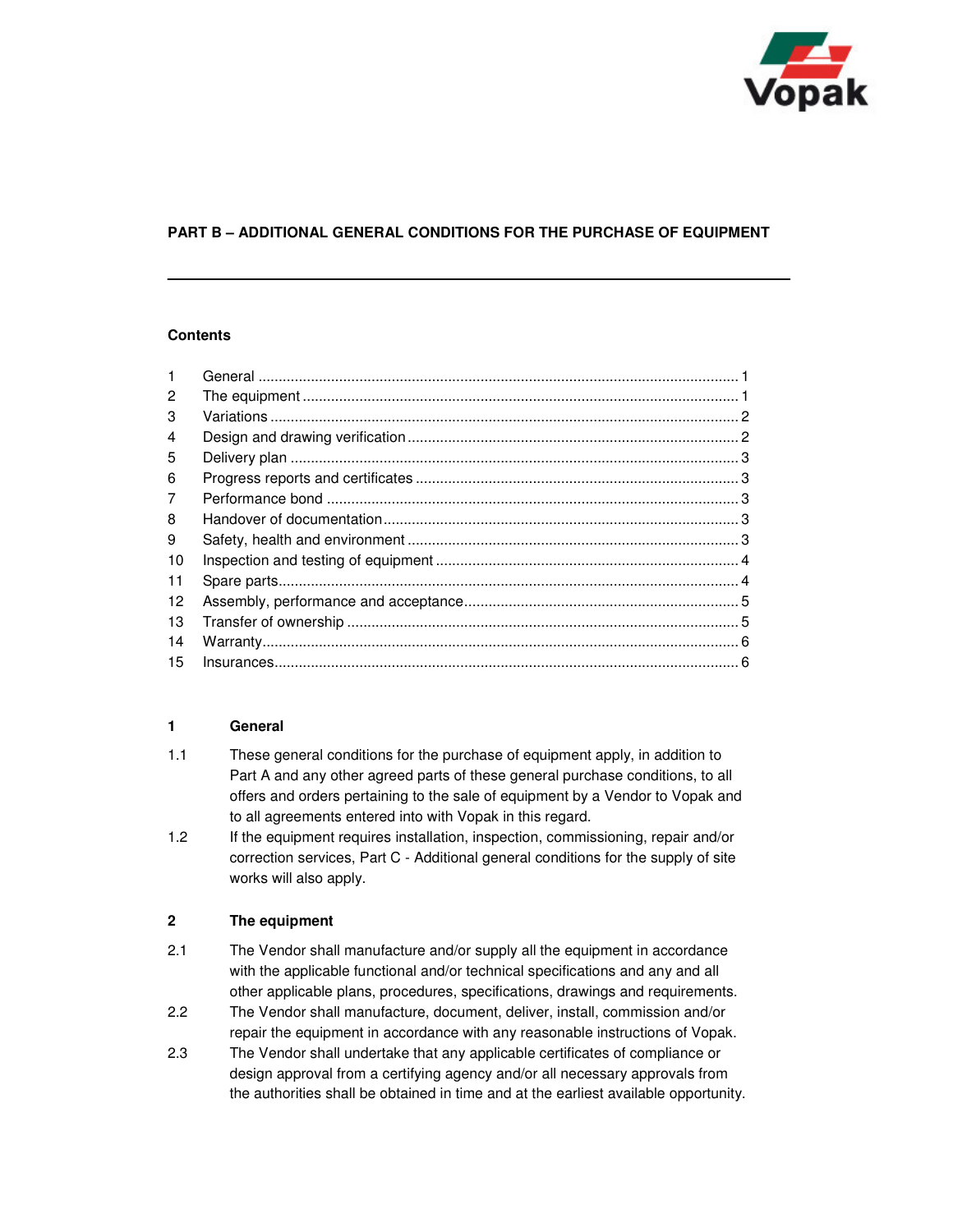

2.4 Partial supply of the equipment shall not oblige Vopak in any way to make a partial approval of the equipment or consideration as to whether the supplied part of the equipment complies with the Vendor's obligations.

#### **3 Variations**

- 3.1 Vopak has the right at any time to issue instructions to the Vendor to make any increases, decreases, omissions, substitutions and changes to the time schedules or any other part of the equipment as regards its quality, form, character, kind or dimension, provided that Vopak submits a written change order to the Vendor.
- 3.2 The Vendor shall not make any variation except with the written consent of Vopak.
- 3.3 All variations shall be executed and completed under the provisions of the agreement and these general purchase conditions.
- 3.4 Changes and additions shall not lead to an increase of the agreed price or an extension of the agreed time or date of delivery unless and to the extent reasonable, and provided that the Vendor has made a written proposal to Vopak with respect to an increase or an extension before the execution of the variation and always provided that Vopak has approved such price increase or extension of time in writing.
- 3.5 If a change results in a decrease of the supply by the Vendor or a decrease of the agreed price thereof, Vopak is entitled to a proportional price decrease.

#### **4 Design and drawing verification**

- 4.1 Unless Vopak has indicated that a third party will be responsible for the basic and/or detailed design of the equipment, the Vendor shall be responsible for the basic and/or detailed design of the equipment and shall deliver same in accordance with good engineering practice and any design conditions
- 4.2 The Vendor shall be responsible for the accuracy and completeness of the specifications, drawings and other documentation provided by Vopak and/or any third party and shall never be able to rely upon the inaccuracy or incompleteness of the documentation provided. The Vendor shall notify Vopak within 5 (five) days after receipt when the specifications, drawings and other documentation received from Vopak and/or any third party for the supply of equipment should be adjusted and/or amended.
- 4.3 Upon the request of Vopak, the Vendor shall prior to the commencement of the work related to the manufacturing and supply of the equipment, furnish to Vopak for its review and approval, complete drawings, calculations for the design and other construction documentation. The Vendor shall remain responsible for the design and the documentation related thereto, whether or not such documentation has been approved by Vopak.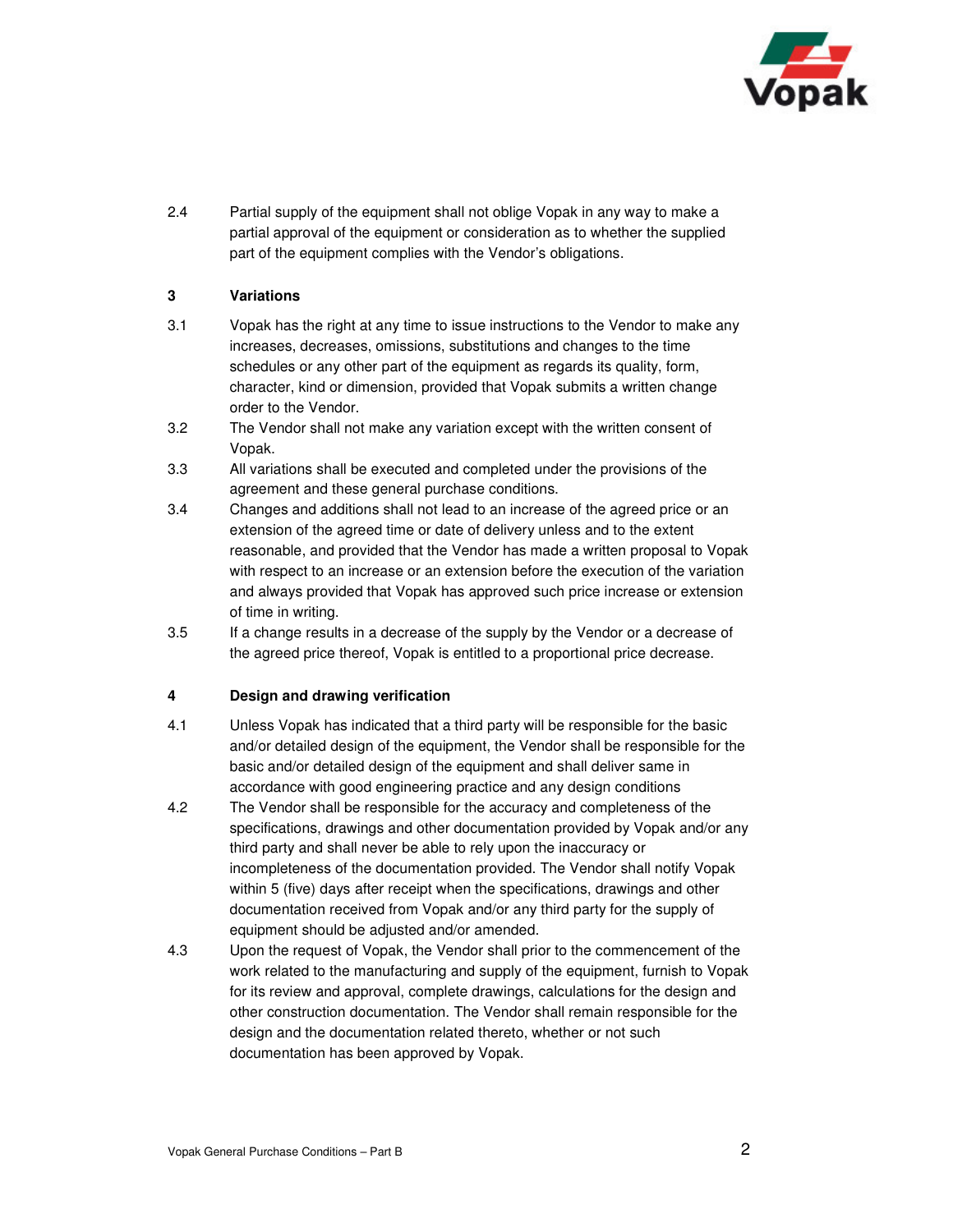

## **5 Delivery plan**

- 5.1 Upon the request of Vopak, the Vendor shall furnish a detailed delivery plan in which the Vendor describes the order, timing and duration of the work for the assessment and approval of Vopak.
- 5.2 As soon as Vopak has approved such delivery plan, the delivery plan forms an integral part of the agreement. Deviation from the approved delivery plan is only permitted with the prior written approval of Vopak.

## **6 Progress reports and certificates**

- 6.1 The Vendor shall provide progress reports of the work on a monthly basis, unless Vopak requests for reports on a shorter or longer basis.
- 6.2 If Vopak has to make or makes progress payments for the equipment, progress certificates shall be prepared by the Vendor when and as required by Vopak. Such certificates contain the quantity of work executed during the preceding period and the value of such work on the basis of the agreed price.

# **7 Performance bond**

- 7.1 If Vopak has to make payments prior to the acceptance of the equipment, the Vendor shall provide Vopak, upon its request, with an unconditional and irrevocable performance bond as security for the fulfillment of the Vendor's obligations under the agreement, for the amount(s) which Vopak has to pay to the Vendor prior to the acceptance.
- 7.2 The performance bond shall be issued by a first class international bank or insurance company approved by Vopak.
- 7.3 If the validity of the performance bond expires before the date of acceptance of the equipment, the Vendor shall arrange for extension of the validity.

#### **8 Handover of documentation**

- 8.1 The Vendor shall prepare and handover a complete set of all documents in connection with the equipment, including warranty and test certificates, CE (inspection) certificates of individual items and test results. All documentation and required certificates are included in the agreed price.
- 8.2 Language of documentation shall be in the English language. However, documents required by the applicable laws or regulations shall also be made available in the language prescribed in such laws or regulations.

#### **9 Safety, health and environment**

9.1 The Vendor is responsible for the safe performance of the obligations under the agreement and specifically the safe manufacturing of the equipment and shall give the highest priority to safety in order to avoid injury to any person and/or damage to any property.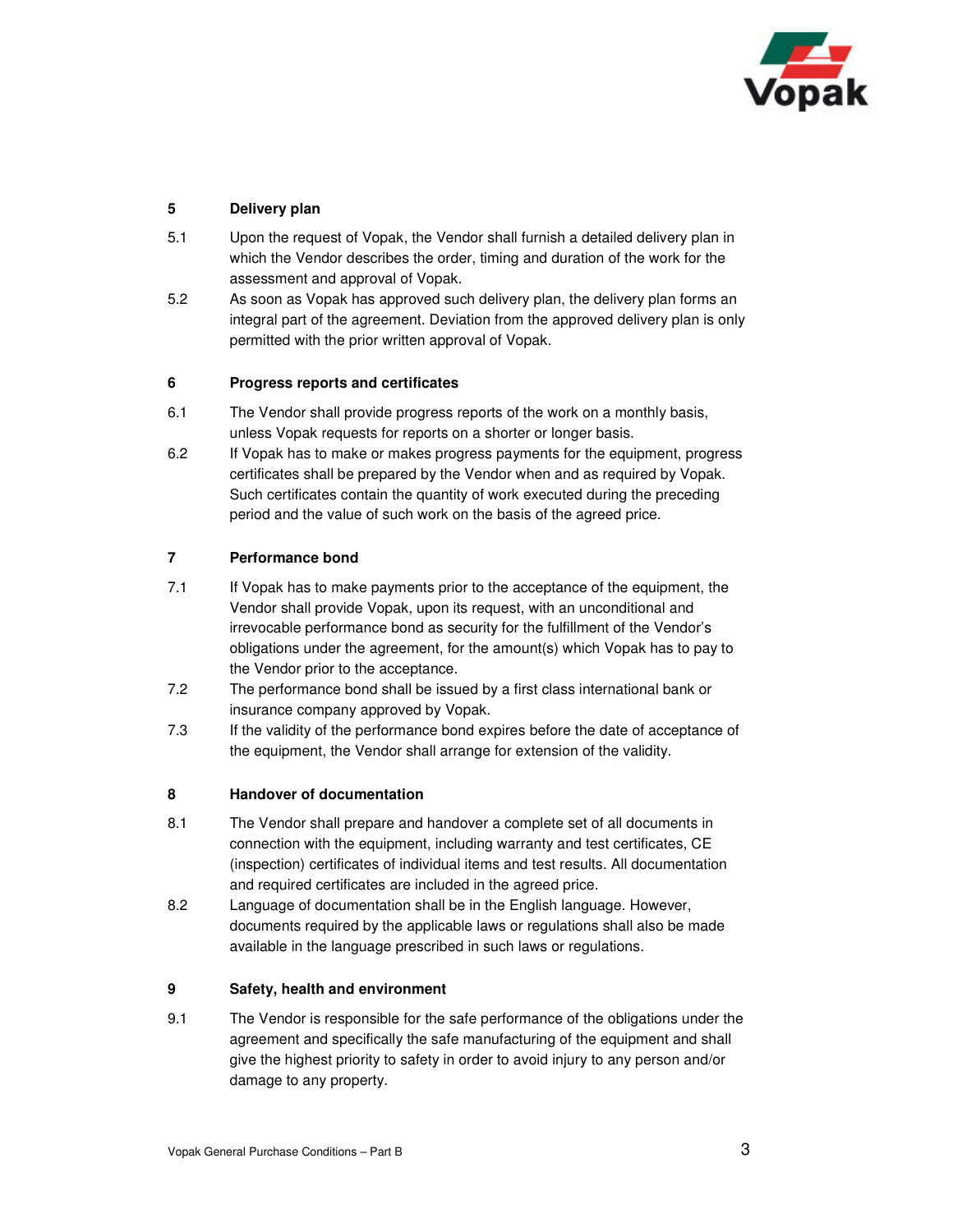

- 9.2 The Vendor shall ensure that both Vendor and its subcontractors strictly comply with any applicable safety, health and environmental legislation and any safety, health or environmental policies, procedures and standards of Vopak. Upon request of Vopak all costs incurred in complying with this provision shall be for the sole account of Vendor.
- 9.3 All accidents, environmental hazards and/or spills which incur in relation to the production of the equipment shall be reported immediately to Vopak. The Vendor shall also submit to Vopak a written annual report on health, safety and environment within Vendor's organization stating the number of incidents, cause, injury status (if applicable) together with the adequate measures that have been taken by the Vendor to prevent reoccurrence of such event and any further damage.

#### **10 Inspection and testing of equipment**

- 10.1 Vopak and its appointed representative(s) are at all times entitled to inspect or have inspected the equipment or part(s) thereof, to examine or have examined and/or to test or have tested the equipment or part(s) thereof, irrespective of where the equipment or part(s) thereof are manufactured. For this purpose, they have free access to the sites on which the equipment or part(s) of the equipment are being manufactured.
- 10.2 Upon the discovery of any discrepancies or defects in or to the equipment, Vopak will inform the Vendor. The Vendor shall repair and replace without cost or delay any discrepancy or defect discovered during inspection.
- 10.3 Failure of Vopak to make such quality surveillance in or to the equipment shall not relieve the Vendor from its obligations under the agreement nor prejudice the rights of Vopak thereafter to reject or require correction of the defective equipment in accordance with the provisions of these general purchase conditions.
- 10.4 Inspection, review, examination, testing, purchase, comment, approval and/or payment by or on behalf of Vopak do not release the Vendor from any obligation, warranty or liability.

# **11 Spare parts**

- 11.1 Upon the request of Vopak, the Vendor shall deliver a critical and a full spare parts list of the equipment with Vendor's spare parts numbers, part names, full prices and expected lifetime.
- 11.2 Parts ordered from this list by a separate order within 6 (six) months of the effective date of the agreement will be delivered on the basis of the INCO term DDP (Delivered Duty Paid) to Vopak, within the agreed delivery time of the equipment.
- 11.3 The Vendor shall supply all spare parts needed at competitive prices for a period of 10 (ten) years from the date of the certificate of acceptance if Vopak so requests.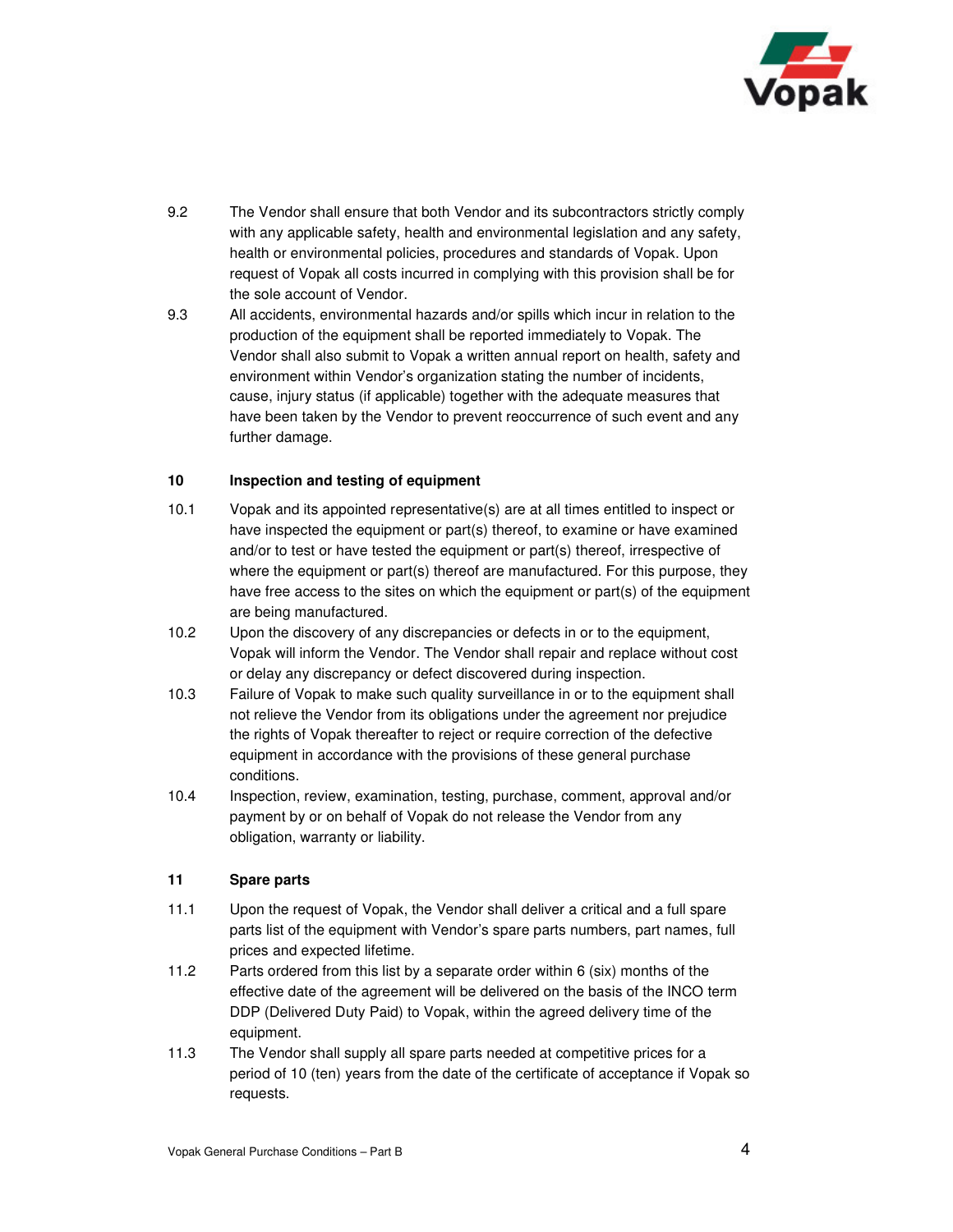

#### **12 Assembly, performance and acceptance**

- 12.1 The Vendor shall be responsible for the complete assembly, installation, construction and commissioning of the equipment at the site of Vopak in accordance with the applicable specifications. The Vendor shall see to it that the equipment is in good working condition and shall test the equipment or parts thereof prior to the performance of the site acceptance test.
- 12.2 As soon as the equipment or any part thereof has, in the opinion of the Vendor, been delivered and is ready for operational use by Vopak, excluding minor items not materially affecting the operation, use or safety of the equipment, the Vendor shall carry out the site acceptance test. Vopak shall be notified of the time of such testing 14 (fourteen) days before the commencement of such test.
- 12.3 The Vendor shall supply the required personnel for the site acceptance test at the risk and account of the Vendor irrespective of the facilities used for testing may belong to Vopak or any third party. All costs associated with assembly, tests and commissioning shall be for the Vendor's account.
- 12.4 Vopak shall issue the certificate of acceptance within 5 (five) days upon completion of the site acceptance test acceptable to Vopak. If the equipment or any part thereof fails to pass the site acceptance test, the Vendor shall for its own account make such changes, modifications and/or additions to the equipment or any part thereof as may be necessary to meet the applicable specifications and repeat such test.
- 12.5 If the equipment or any part thereof fails to pass the repeated test, Vopak may, at its own discretion: (i) order necessary changes or modifications and/or additions and further performance tests, (ii) without prejudice to any other rights Vopak has under the agreement, appoint for the Vendor's account, other contractors to bring the equipment in compliance with the applicable specifications, (iii) reject the equipment, or any part thereof, or (iv) request the Vendor to proceed with performing its obligations under the agreement as if the performance tests have been passed successfully and reduce the agreed price by such amount as may be agreed upon the Vendor and Vopak in respect of such failure to pass the performance tests.

#### **13 Transfer of ownership**

- 13.1 Upon the transfer of ownership, the Vendor shall handover to Vopak, all documentation, including certificates of ownership, and do all that is necessary to effect the transfer. The Vendor hereby grants to Vopak, an irrevocable power of attorney to do all that is necessary to effect the transfer of legal title of the equipment or any part thereof to Vopak.
- 13.2 The risk of loss and damage to the equipment shall not pass to Vopak before signing of the certificate of acceptance by Vopak. Any signature made or document issued for the purpose of the acknowledgement of receipt of the equipment delivered does not qualify as signing and/or issuing of a certificate of acceptance.